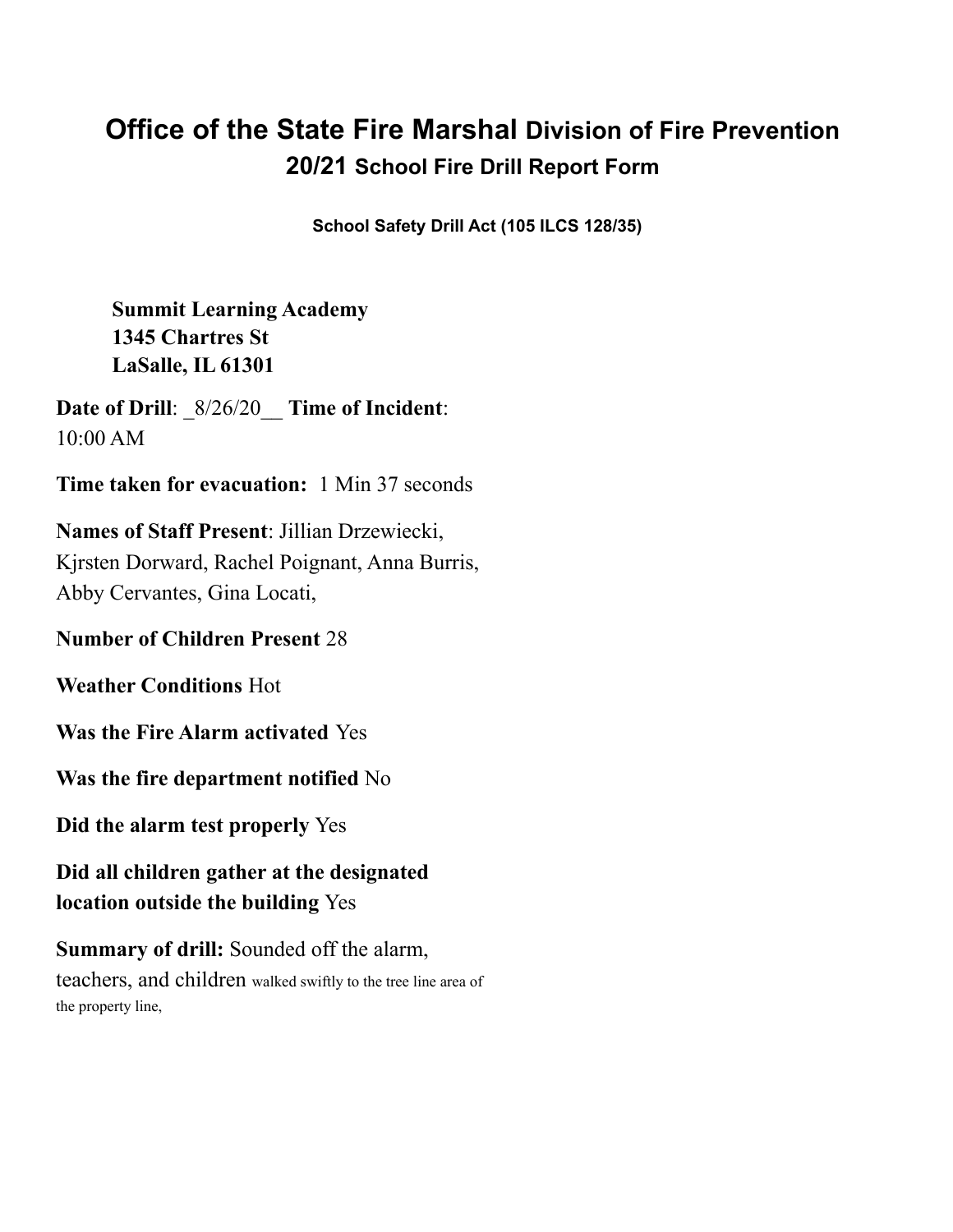**Date of Drill**: \_9/23/20\_\_ **Time of Incident**: 10:00 AM

**Time taken for evacuation:** 2 Min 02.44 seconds

**Names of Staff Present**: Jillian Drzewiecki, Kjrsten Dorward, Abby Cervantes, Gina Locati,

**Number of Children Present** 20

**Weather Conditions** cloudy, cool

**Was the Fire Alarm activated** Yes

**Was the fire department notified** No

**Did the alarm test properly** Yes

**Did all children gather at the designated location outside the building** Yes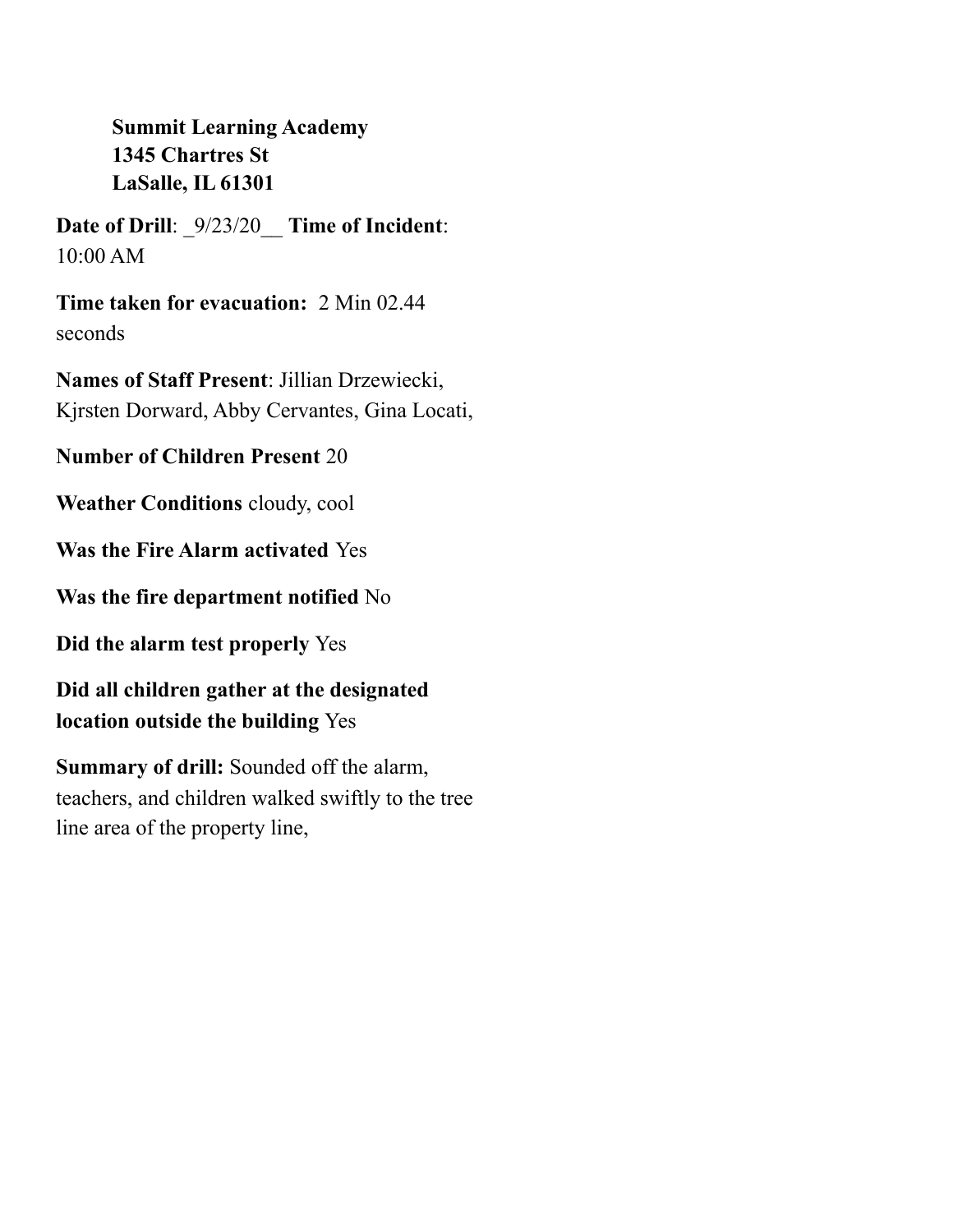**Date of Drill**: \_10/28/20\_\_ **Time of Incident**: 10:00 AM

**Time taken for evacuation:** 1 Min 38 seconds

**Names of Staff Present**: Jillian Drzewiecki, Kjrsten Dorwart, Abby Cervantes, Gina Locati, Anna Burris, Rachel Burkman

**Number of Children Present** 29

**Weather Conditions** Sunny, cold

**Was the Fire Alarm activated** Yes

**Was the fire department notified** No

**Did the alarm test properly** Yes

**Did all children gather at the designated location outside the building** Yes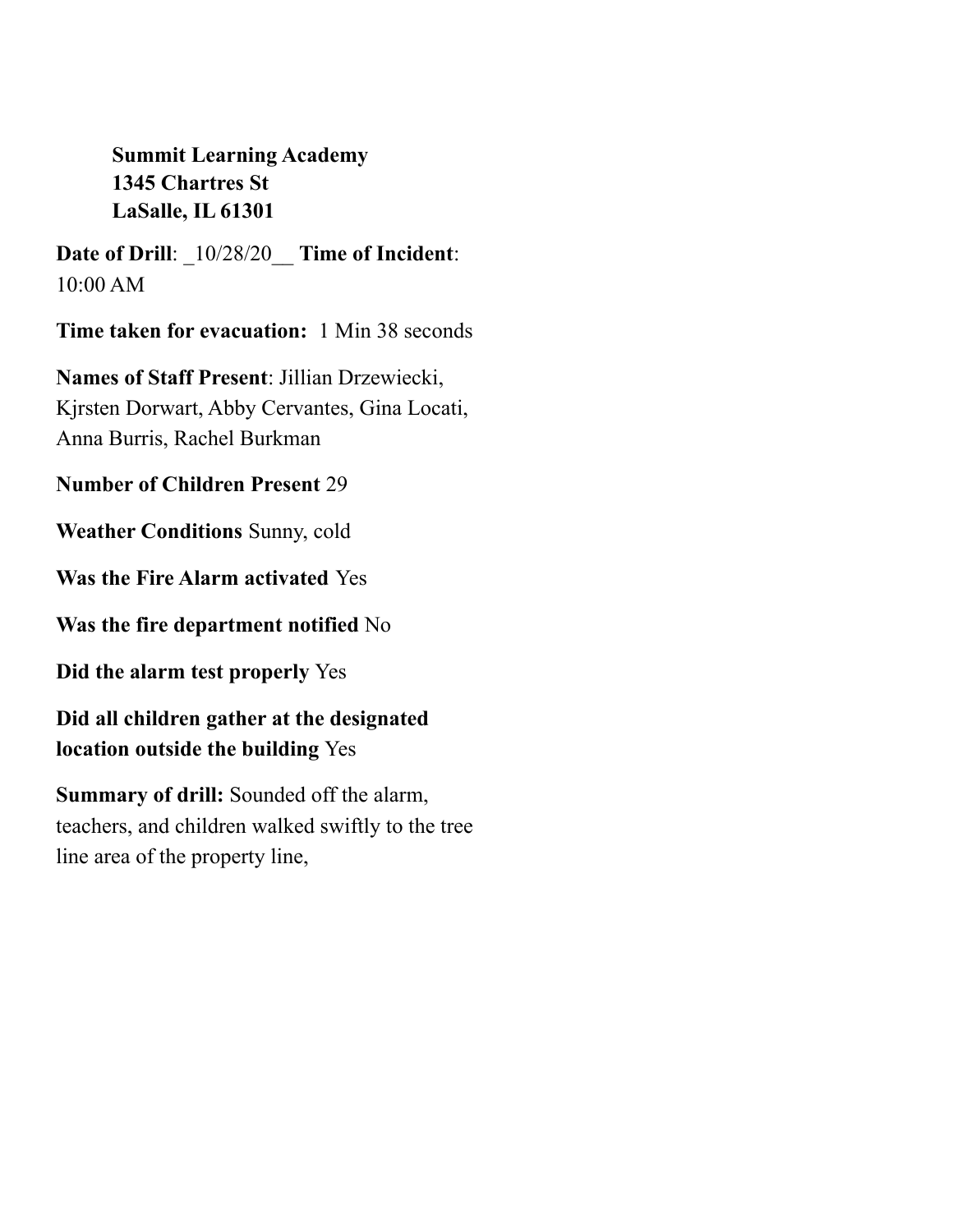**Date of Drill**: \_02/24/21\_\_ **Time of Incident**: 10:00 AM

**Time taken for evacuation:** 2 Min 04 seconds

**Names of Staff Present**: Jillian Drzewiecki, Kjrsten Dorwart, Abby Cervantes, Gina Locati, Anna Burris, Rachel Burkman

**Number of Children Present** 29

**Weather Conditions** Sunny, cold

**Was the Fire Alarm activated** Yes

**Was the fire department notified** No

**Did the alarm test properly** Yes

**Did all children gather at the designated location outside the building** Yes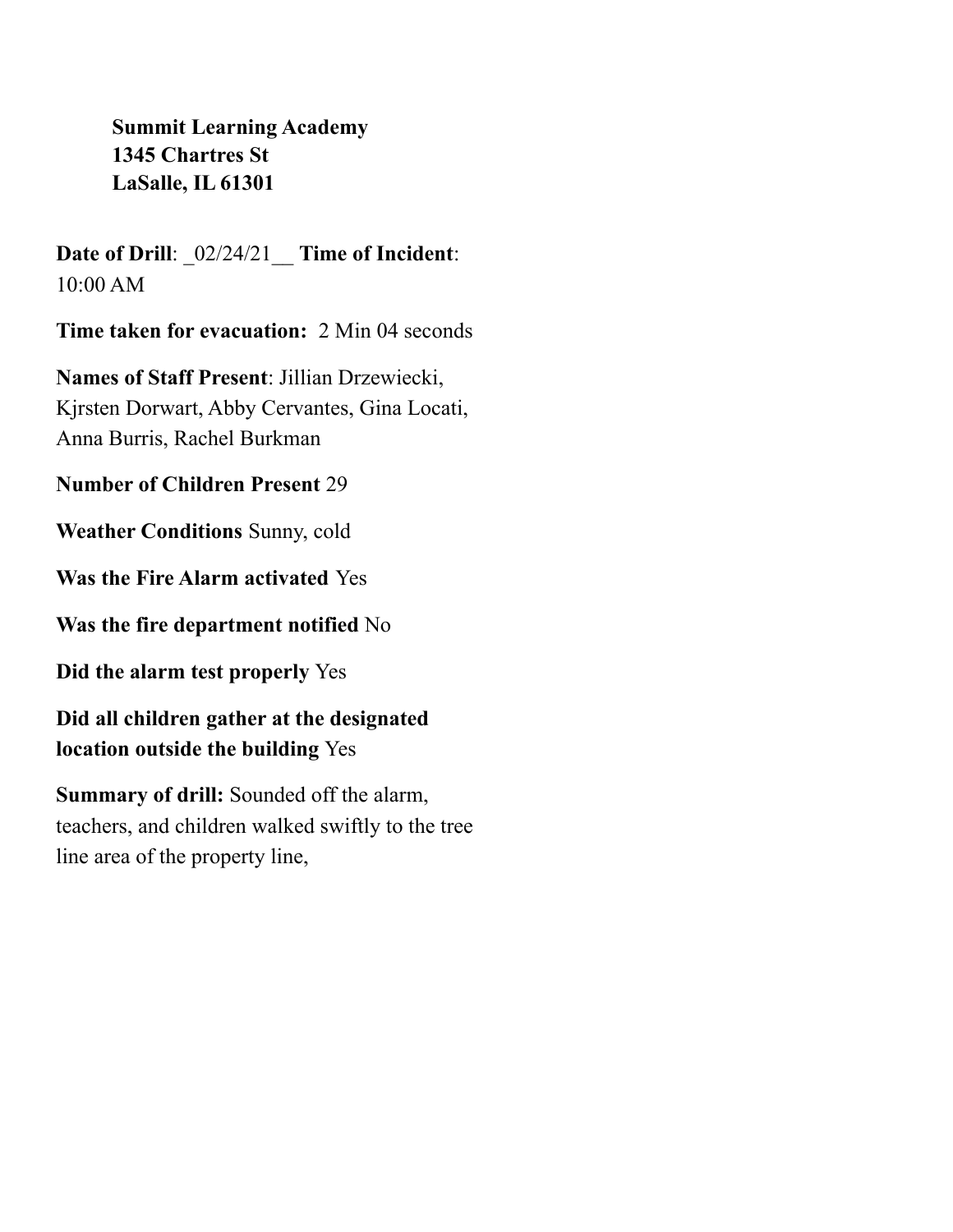**Date of Drill**: \_04/14/21\_\_ **Time of Incident**: 10:00 AM

**Time taken for correct positions:** 1 Min 40

**Names of Staff Present**: Jillian Drzewiecki, Kjrsten Dorwart, Abby Cervantes, Gina Locati, Anna Burris, Rachel Burkman

## **Number of Children Present** 29

**Weather Conditions** Sunny,

**Was the Fire Alarm activated** No

**Was the fire department notified** No

**Did the alarm test properly** N/A

**Did all children gather at the designated location in the building** Yes

**Summary of drill:** Sounded off an alarm, teachers, and children walked swiftly to the designated Hallways and covered.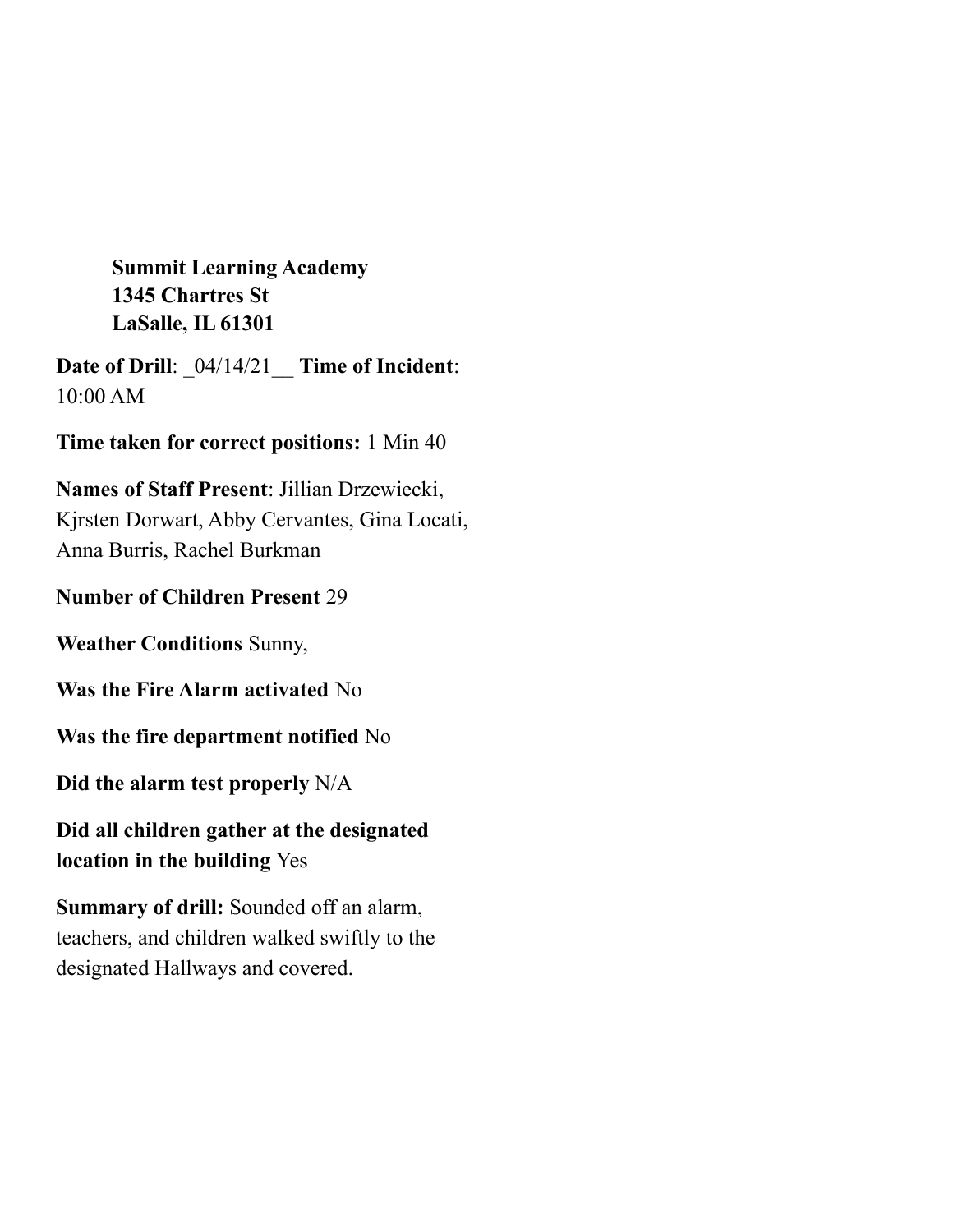**Date of Drill**: \_05/26/21\_\_ **Time of Incident**:  $2:15$  PM

**Time taken for correct positions:** 1 Min 59

**Names of Staff Present**: Kjrsten Dorwart, Abby Cervantes, Gina Locati, Rachel Burkman, Randi Kleinue

## **Number of Children Present** 10

**Weather Conditions** Sunny,

**Was the Fire Alarm activated** Yes

**Was the fire department notified** No

**Did the alarm test properly** Yes

**Did all children gather at the designated location in the building** Yes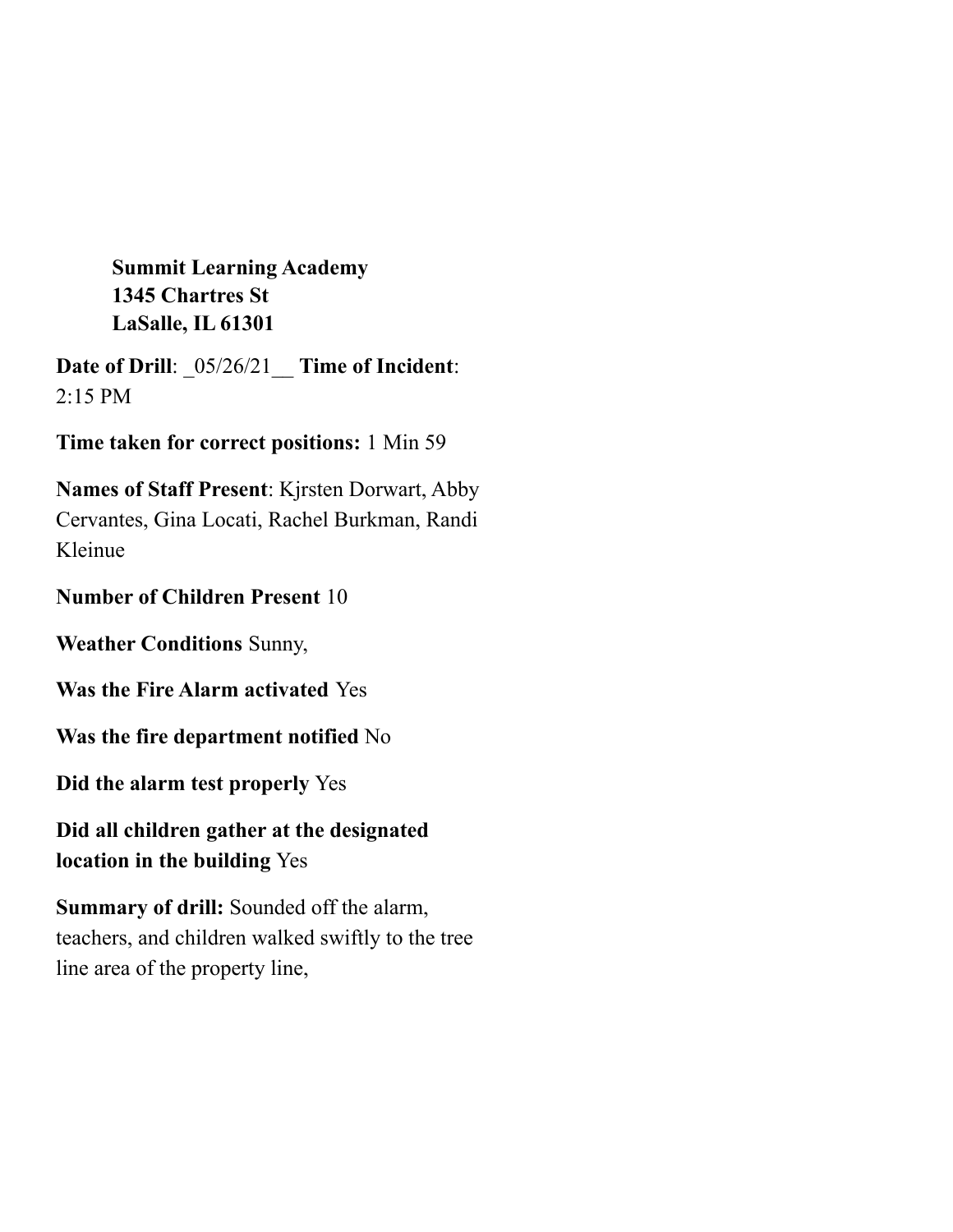**Date of Drill**: \_06/30/21\_\_ **Time of Incident**: 10:29 AM

**Time taken for correct positions:** 2 Min 03

**Names of Staff Present**: Kjrsten Dorwart, Abby Cervantes, Gina Locati, Rachel Burkman, Randi Kleinue

**Number of Children Present** 12

**Weather Conditions** Partly Cloudy, Warm

**Was the Fire Alarm activated** Yes

**Was the fire department notified** No

**Did the alarm test properly** Yes

**Did all children gather at the designated location in the building** Yes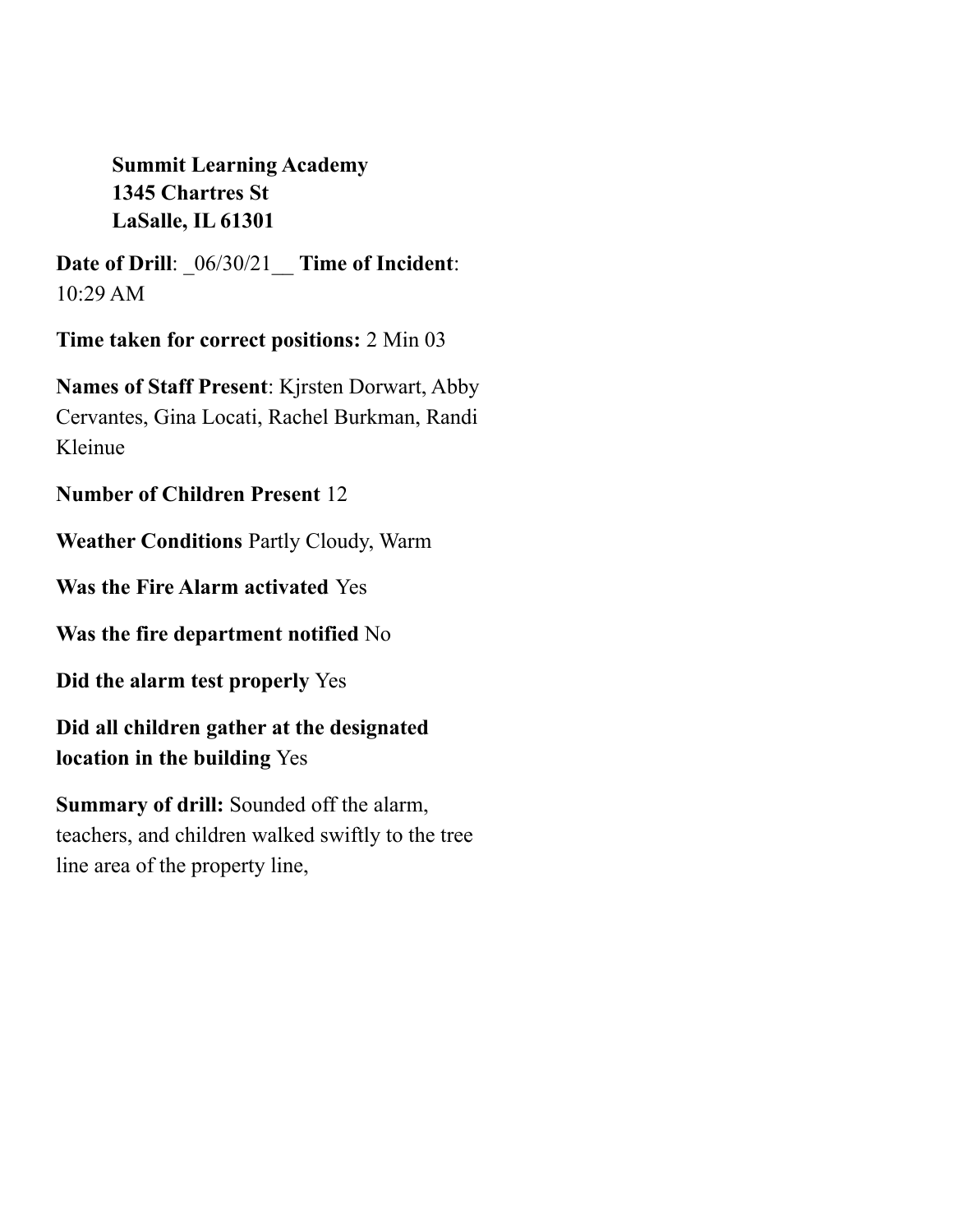**Date of Drill**: \_07/21/21\_\_ **Time of Incident**: 10:32 AM

**Time taken for correct positions:** 1 Min 49

**Names of Staff Present**: Kjrsten Dorwart, Abby Cervantes, Gina Locati, Rachel Burkman, Ary Izzo

#### **Number of Children Present** 15

**Weather Conditions** Sunny,

**Was the Fire Alarm activated** Yes

**Was the fire department notified** No

**Did the alarm test properly** Yes

**Did all children gather at the designated location in the building** Yes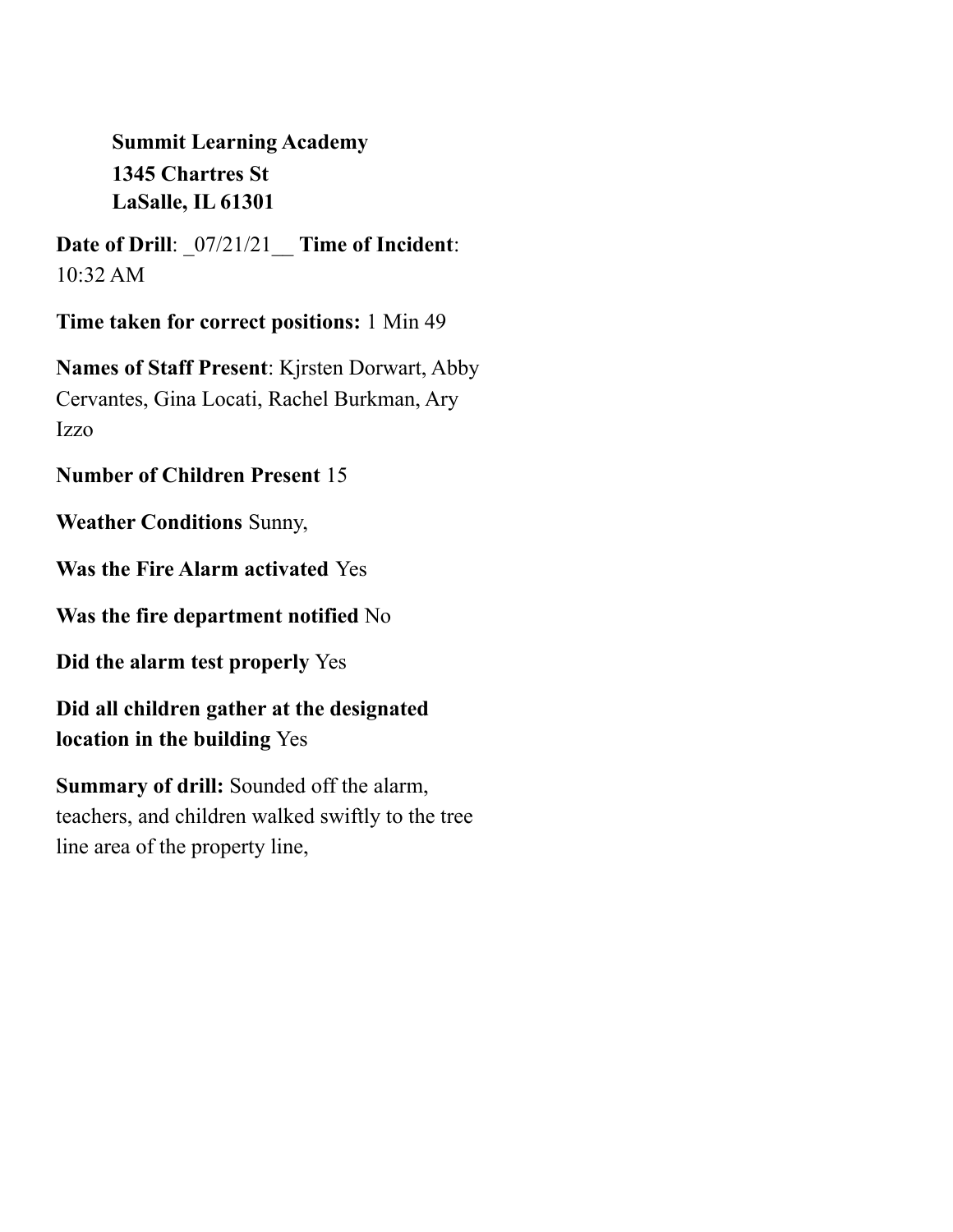**Date of Drill**: \_09/22/21\_\_ **Time of Incident**: 10:00 AM

**Time taken for correct positions:** 2 Min 29

**Names of Staff Present**: Kjrsten Dorwart, Abby Cervantes, Gina Locati, Rachel Burkman, Harley Dorwart, Anna Burris

#### **Number of Children Present** 30

**Weather Conditions** cloudy, cool, windy

**Was the Fire Alarm activated** Yes

**Was the fire department notified** No

**Did the alarm test properly** Yes

**Did all children gather at the designated location in the building** Yes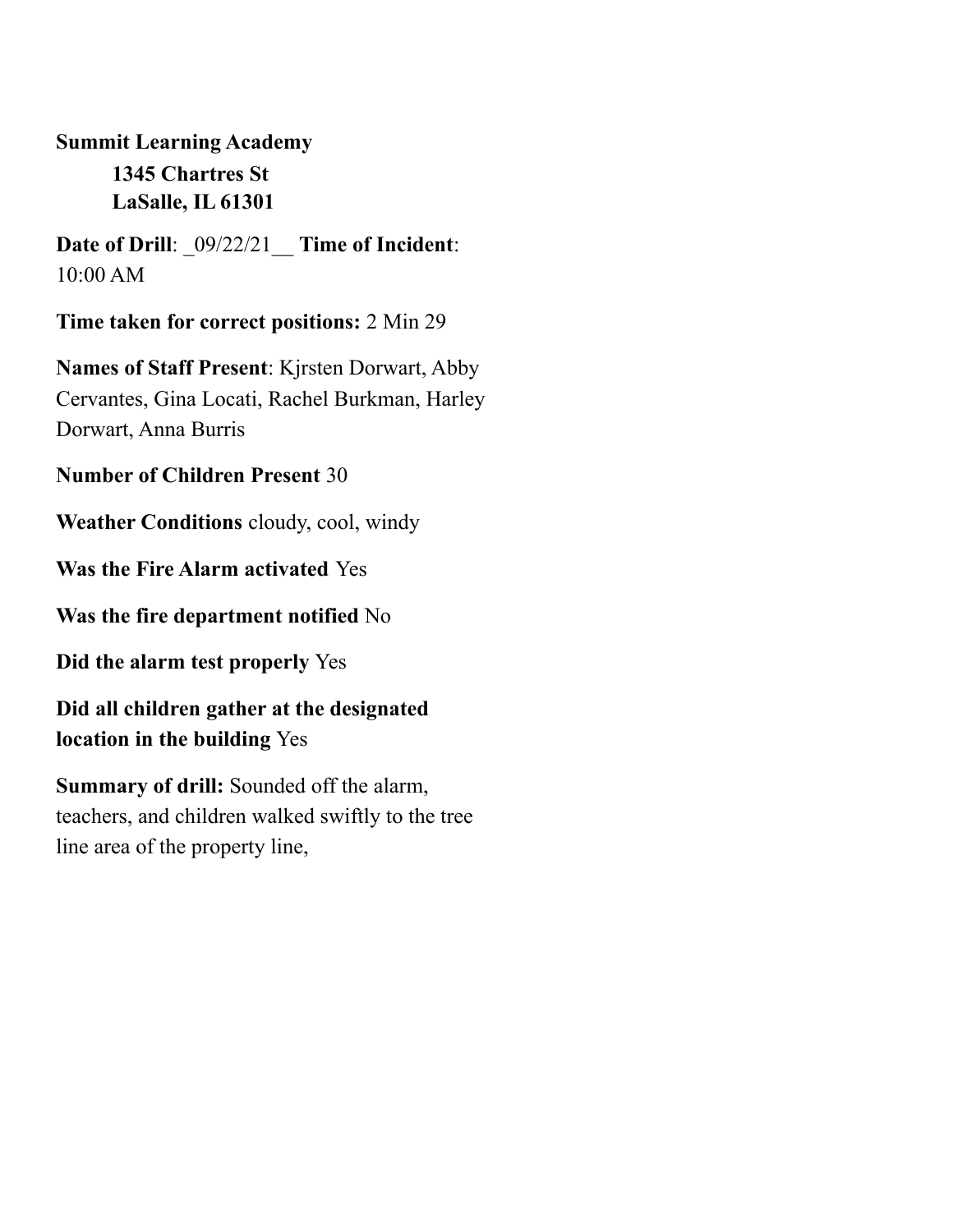**Date of Drill**: \_11/10/21\_\_ **Time of Incident**: 10:00 AM

**Time taken for correct positions:** 2 Min 05

**Names of Staff Present**: Kjrsten Dorwart, Abby Cervantes, Gina Locati, Rachel Burkman, Harley Dorwart, Anna Burris

#### **Number of Children Present** 21

**Weather Conditions** cloudy, cool,

**Was the Fire Alarm activated** Yes

**Was the fire department notified** No

**Did the alarm test properly** Yes

**Did all children gather at the designated location in the building** Yes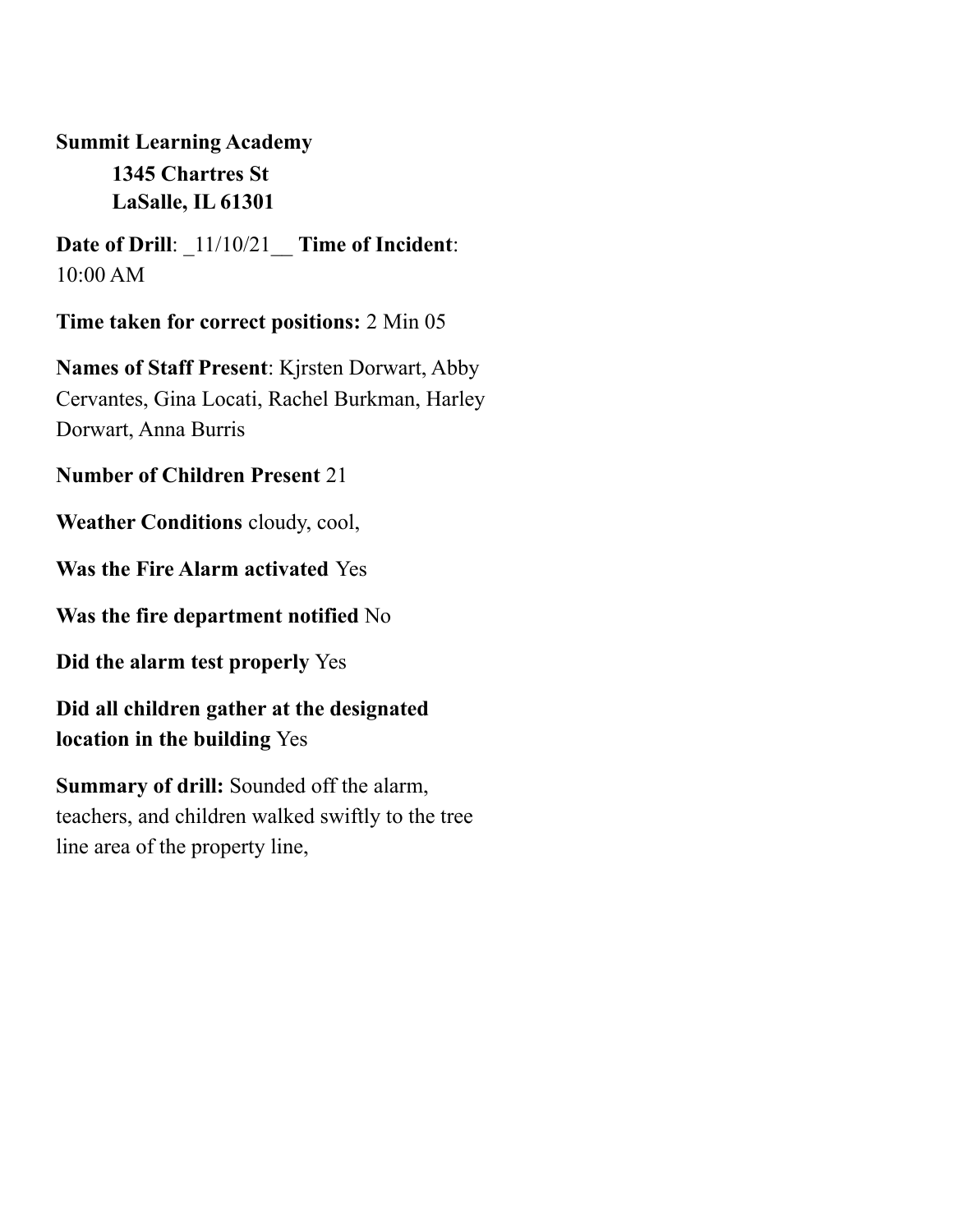**Date of Drill**: \_3/1/22\_\_ **Time of Incident**: 10:00 AM

**Time taken for correct positions:** 1min 10 sec

**Names of Staff Present**: Kjrsten Dorwart, Abby Cervantes, Gina Locati, Rachel Burkman, Anna Burris

#### **Number of Children Present** 20

**Weather Conditions** cloudy, cool,

**Was the Fire Alarm activated** NO

**Was the fire department notified** No

**Did the alarm test properly** Yes

**Did all children gather at the designated location in the building** Yes

**Summary of drill:** Sounded off the alarm, teachers, and children walked swiftly designated Area.